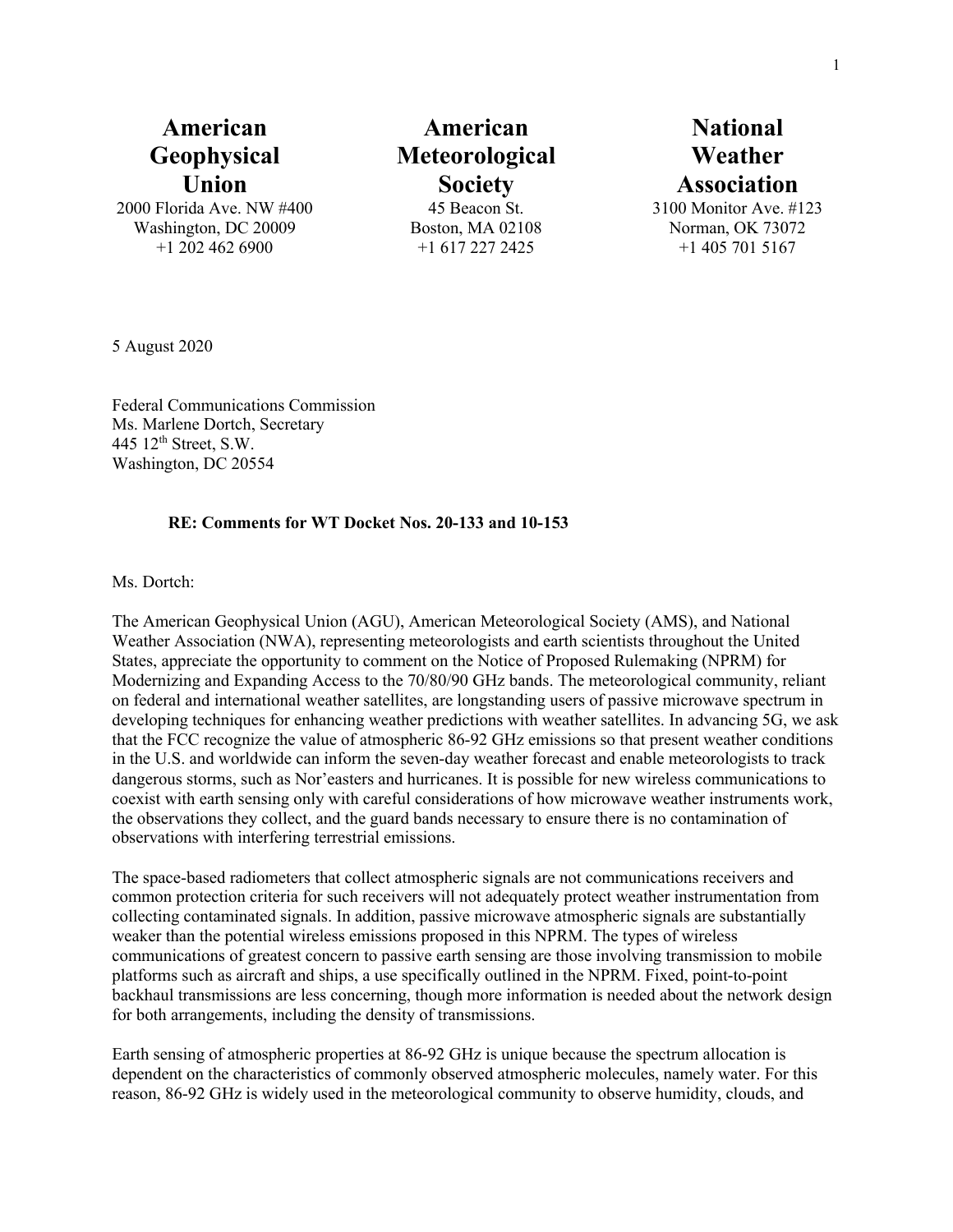precipitation. Any weather satellite instrument detection of terrestrial wireless signals, especially those on mobile platforms that are not fixed in space and time, would diminish the applications of the collected imagery. Contamination of weather sensor imagery is harmful interference, which is unacceptable at any degree.

In this comment, we describe several active weather satellite missions that could observe contamination based on the plans outlined in the NPRM. However, it is as important to maintain the 86-92 GHz band for prospective future applications of passive earth sensing, including higher spatial resolution sensors that will likely drive advances in weather prediction and warning accuracy in the coming several decades. We specifically request involvement of federal government agencies operating weather satellites to provide input on this NPRM, clarifying the impacts, and expressing informed solutions, if warranted, for mitigating action.

#### **I. Federal weather satellites sense important weather conditions at 86-92 GHz**

The federal use of passive microwave sensing of the Earth atmosphere is widespread, important, irreplaceable, and essential as an input for numerical weather predictions and human analysis. Instruments that collect atmospheric emissions provide valuable inputs into numerical weather prediction models, driving and maintaining accuracy of local weather forecasts, and enabling meteorologists to determine the structure of threatening storms such as hurricanes.

Both the National Oceanic and Atmospheric Administration (NOAA) and National Aeronautics and Space Administration (NASA) operate satellites that observe the Earth atmosphere in the 86-92 GHz earth exploration-satellite sensing (EESS) band; the instruments do not emit or transmit at 86-92 GHz. The collected data is transmitted nearly instantaneously via direct broadcast services to federal and nonfederal users, such as academic institutions and corporate weather information providers with antennas using L/X-band frequencies. The U.S. Department of Defense also operates weather satellites with a microwave sensor.

NOAA currently operates two polar-orbiting satellites with a 22-band Advanced Microwave Technology Sounder (ATMS), the most recent federal Earth-sensing satellite with a microwave sensor in orbit. Launches of three more satellites in the Joint Polar Satellite System (JPSS), each hosting an ATMS are anticipated through 2031; the mission will likely continue through the 2030s. Furthermore, it is highly likely that 86-92 GHz will remain an important band for passive microwave sensing on subsequent satellite missions beyond the end of JPSS.

#### **II. Other weather satellite missions at 86-92 GHz**

There are legacy national and additional international polar-orbiting satellite missions that observe in the 86-92 GHz band. U.S. users, including NOAA and NASA, benefit from these missions just as other nations benefit from U.S. missions. A single polar-orbiting weather satellite observes the entire Earth, including the U.S., at least twice daily (once during the day and once at night), with a single satellite providing coverage of the poles every 100 minutes. As multiple polar-orbiting satellites are necessary to provide more frequent coverage for observing short-term changes in the weather, the satellites are staggered in orbit to achieve that.

Thus, the U.S. relies on passive microwave observations collected with satellites that the European Organization for the Exploitation of Meteorological Satellites (EUMETSAT) and Japan Aerospace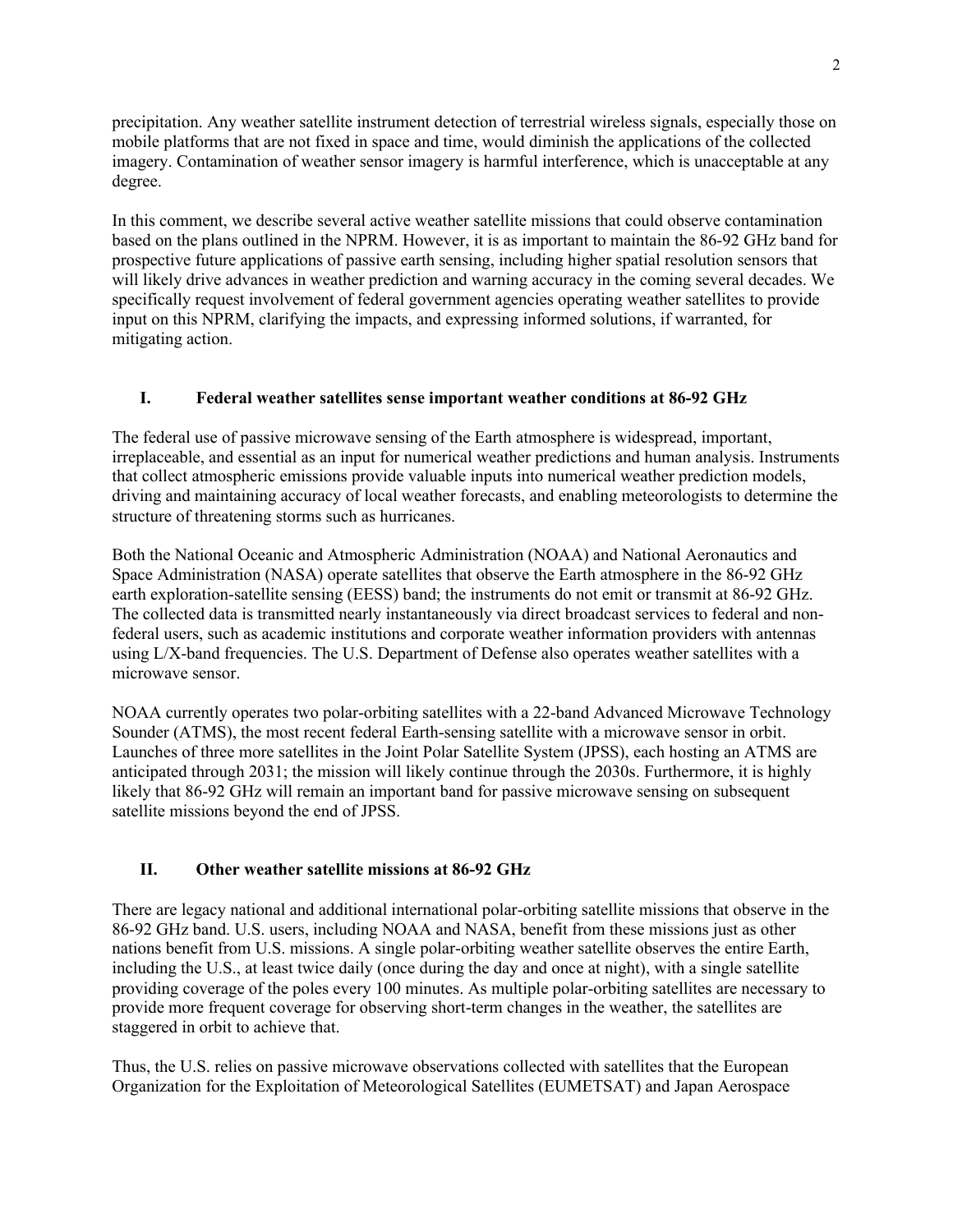Exploration Agency (JAXA) operate.<sup>1</sup> Important instruments and their host mission with Earth-sensing passive microwave capability at 86-92 GHz include:

- Advanced Microwave Scanning Radiometer-2 (AMSR-2), part of the JAXA Global Change Observation Mission (GCOM)
- Advanced Microwave Sounding Unit A (AMSU-A), part of NASA Aqua, NOAA-15, -18, -19, and EUMETSAT MetOp-A, -B, and -C
- Advanced Microwave Sounding Unit B (AMSU-B), part of NOAA-15
- Advanced Technology Microwave Sounder (ATMS), part of the NOAA Suomi National Polarorbiting Partnership (NPP), JPSS-1 (NOAA-20), and future JPSS-2, -3, and -4 (aforementioned)
- Global Precipitation Mapper (GPM) Microwave Imager (GMI), part of NASA GPM
- Microwave Humidity Sounder (MHS), part of NOAA-18, -19, and EUMETSAT MetOp-A, -B, and -C
- Special Sensor Microwave Imager/Sounder (SSMI/S), part of the U.S. Defense Meteorological Satellite Program (DMSP)

This list is presented for awareness of how widespread the U.S. 86-92 GHz sensing capability is; the sensitivity of these instruments, and their missions, to interference under the proposed terms of the NPRM is discussed further Section IV.

Contributing to the global constellation, Roscosmos (Russia), the China Meteorological Administration (CMA), and the Indian Space Research Organization (ISRO) also have meteorological satellites with sensors in the 86-92 GHz EESS band. The EUMETSAT follow-on polar-orbiting satellite mission, MetOp-SG (second generation), is of particular importance to the U.S., with satellites launching between 2023 and 2038 that will host a microwave imager and sounder in the 86-92 GHz EESS band.

## **III. Microwave band weather observations advance storm predictions**

Earth-sensing satellites are typically equipped to passively observe at multiple frequency bands. The relationship between the observations of the same "footprint" (the resolution of the sensor) at different frequency bands is informative. The types of frequencies usually fit within one of two categories: visibleinfrared and passive microwave (20 GHz and greater).

- Visible-infrared imagery provides meteorologists the ability to inspect the exterior of a storm, revealed through cloud tops and patterns.
- Passive microwave sensing enables meteorologists to identify the internal structure of the storm, such as which storm cells are producing precipitation and the intensity of that precipitation. Imagery of this type is particularly useful when a storm's exterior cannot be examined in visibleinfrared imagery due to the presence of high-level cloudiness.
- Assessing the distribution of precipitation and structure of a cyclone is a widely established application of passive microwave imagery at  $86-92 \text{ MHz}^2$ .

<sup>&</sup>lt;sup>1</sup> NOAA and EUMETSAT signed an agreement in 2015 to form the Joint Polar System. Under this agreement, Europe covers the mid-morning crossing orbit and the U.S. covers the early afternoon crossing orbit worldwide. Ground processing support and data are freely shared between the entities.

<sup>&</sup>lt;sup>2</sup> See "Interpretation of TRMM TMI Images of Tropical Cyclones" from Thomas F. Lee et al., January 2002, at https://journals.ametsoc.org/ei/article/6/3/1/667/Interpretation-of-TRMM-TMI-Images-of-Tropical.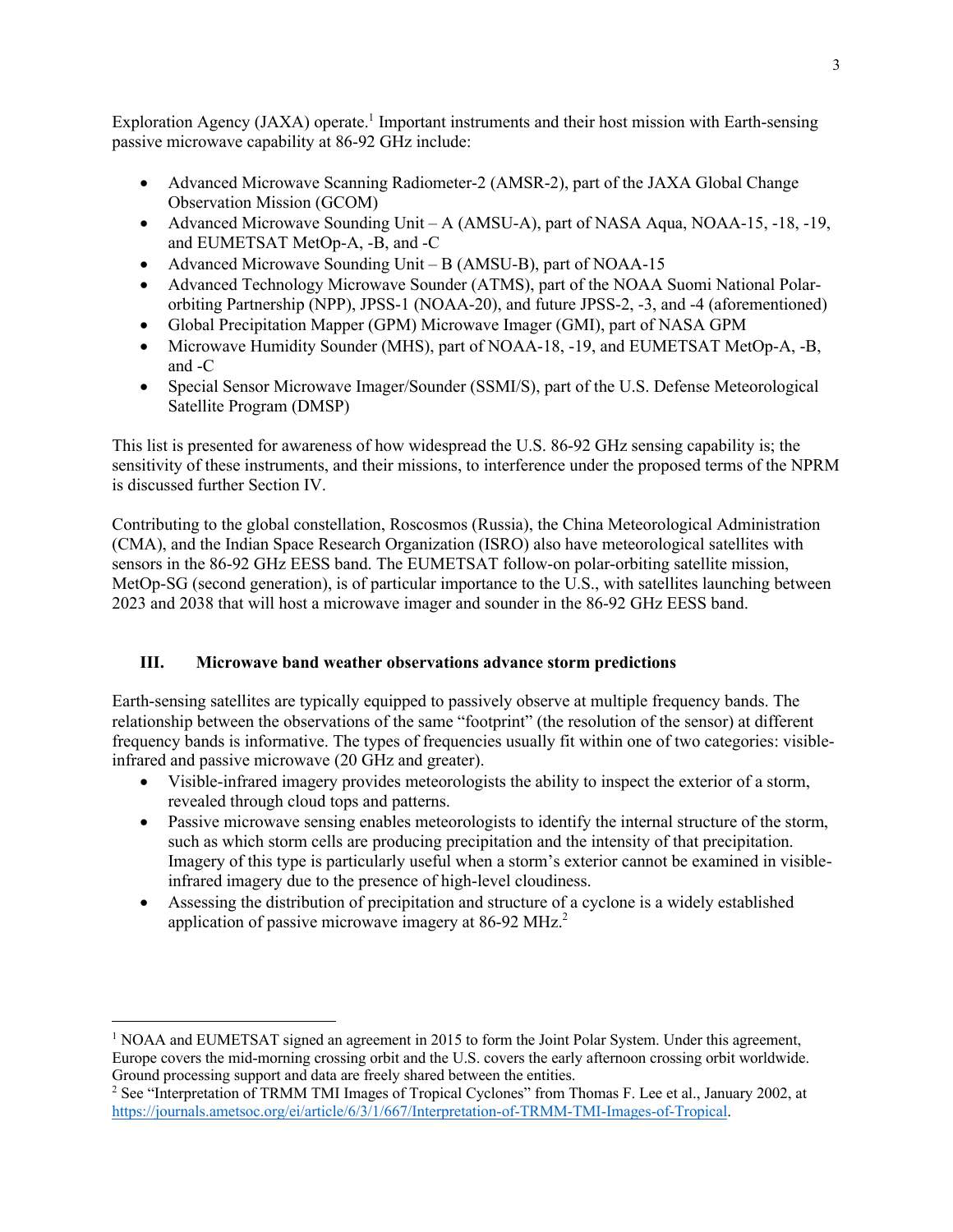

The above 89 GHz image<sup>3</sup> of Hurricane Dorian captured with the JAXA AMSR-2 during the early morning hours of 1 September 2019 shows a clearly defined eye, eye wall, and several bands of thunderstorms extending outward from the central portion of the cyclone. At the time this image was captured, Hurricane Dorian was a Saffir-Simpson category 'four', an intensity rating that was in part informed by this structure. <sup>4</sup> Hurricane Dorian was analyzed as a category 'five' storm as it intensified later that day, with winds over 157 mph eventually causing catastrophic damage to islands of the Bahamas, while slowing precariously close to Florida. Without microwave imagery, meteorologists would not have been able to rule out impacts to other Gulf Coast states. 5

The 89 GHz band is also sensed with ATMS (88.2 GHz with a 2 GHz bandpass); the other two "window" bands on ATMS are around 23.8 GHz and 31.4 GHz. A "window" band is one where the atmospheric molecules (such as oxygen and water vapor) are weakly detectable or not detectable at all, allowing meteorologists to ascertain information about surface and near-surface conditions or cloud properties.

Understanding where water exists in the atmosphere is an important aspect of the accuracy of weather forecasts. This is, in part, because as water condenses, energy is released. The ATMS bands at 23.8 GHz, 31.4 GHz, and 89 GHz collectively provide the means to characterize the water where it exists in the atmosphere: (1) as vapor, contributing to the humidity of the air, (2) as cloud, in either a droplet or small

<sup>&</sup>lt;sup>3</sup> The source for this image in the Cooperative Institute for Meteorological Satellite Studies, Space Science and Engineering Center, at the University of Wisconsin-Madison: https://go.wisc.edu/y64ko0.

<sup>4</sup> U.S. National Hurricane Center (NHC) forecast discussions issued on and around 1 September 2019, such as https://www.nhc.noaa.gov/archive/2019/al05/al052019.discus.031.shtml, support this conclusion.

<sup>5</sup> The National Weather Service forecast office in Birmingham, Alabama, communicated via Twitter later on 1 September 2019 that Alabama would not see impacts from Hurricane Dorian, consistent with the forecast: https://twitter.com/NWSBirmingham/status/1168179647667814400.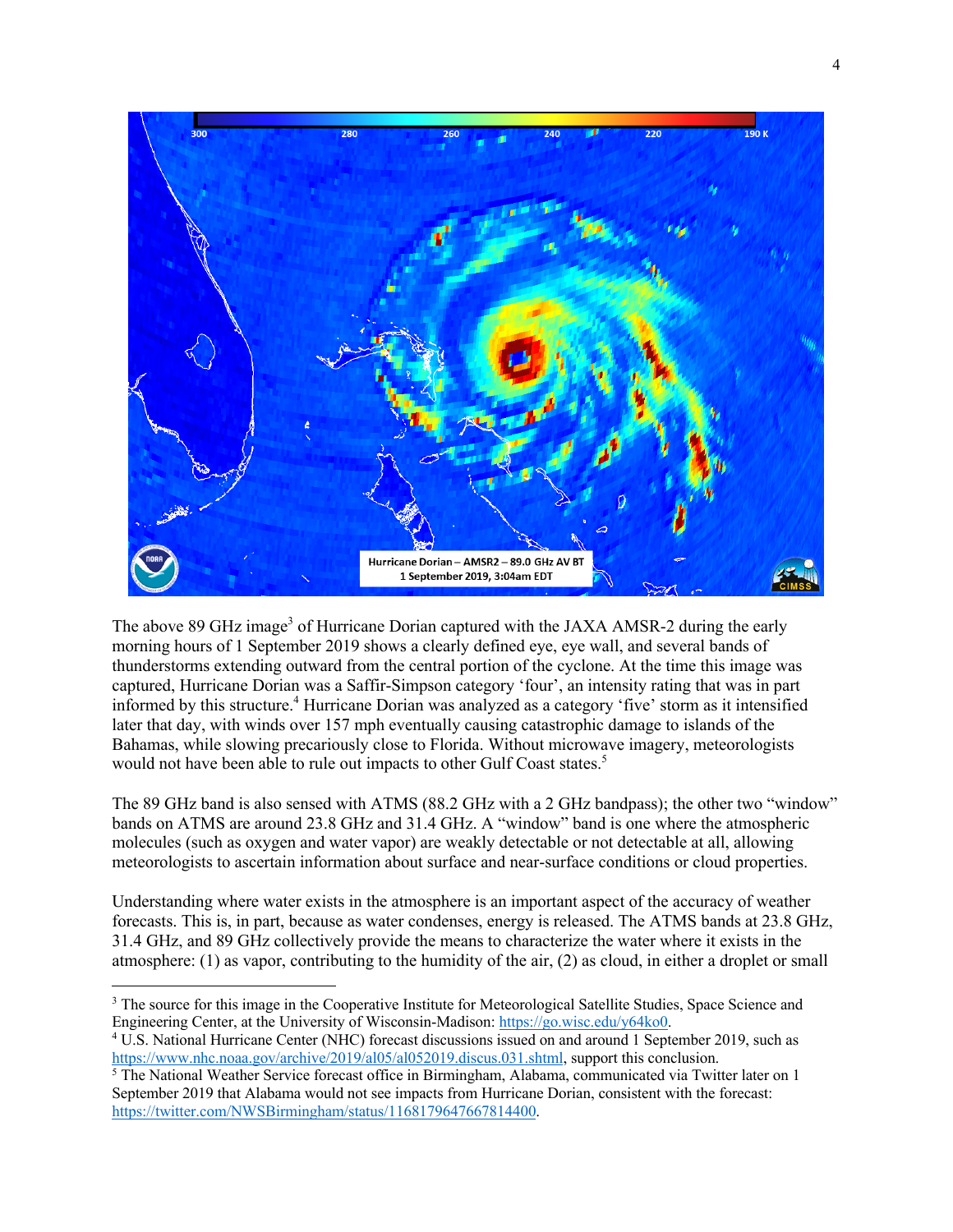ice particle, and (3) as precipitation. As computing capabilities advance, algorithms are increasingly developed to integrate input from multiple spectral bands in providing the best overall "picture" of the state of the storm and surrounding atmosphere and surface. 89 GHz, therefore, is valuable alone for some meteorological applications and in combination with other passive bands, such as 23.8 GHz and/or 31.4 GHz, for different applications.

#### **IV. NOAA and NASA should fully inform the record and operating constraints**

Because the physical properties of atmospheric molecules drive the passive sensing capability at 86-92 GHz, there are few options to mitigate impacts on the EESS allocation at 86-92 GHz other than power constraints on wireless emissions adjacent to existing satellite instrument sensing capabilities. Sensitive radiometers that collect atmospheric signals from space are not communications receivers and criteria developed to protect communication receivers would not adequately protect weather sensors. NOAA and NASA are best equipped to recommend the constraints on adjacent band use for their satellites and operations. We defer to their input via the National Telecommunications and Information Administration (NTIA) related to the NPRM question on constraints for new wireless operations.

**More broadly, we encourage the FCC to develop a fully informed record based on NOAA and NASA input prior to further action on the NPRM for the 86-92 GHz EESS band.** The power of potential wireless emissions for operations proposed in the NPRM, 57 dBW, is several orders of magnitude greater than the background atmospheric signal that Earth-sensing satellite instruments are currently collecting. Much more clarity is necessary in how these wireless transmissions would be implemented, including their power and transience.

The possibility of interference depends on the wireless emission, its maximum power, and its proximity to 86 and 92 GHz; our assessment below is based on a 57 dBW signal up to 86 GHz. <sup>6</sup> In addition, the aforementioned instruments have different sensing characteristics; some instruments will be more susceptible to out-of-band interference depending on whether it is sensing in a band central to the broader 86-92 GHz band, and the width of the sensing band. Complete information about the terrestrial emission is necessary to make a conclusive determination where the spectral guard band between a satellite sensing band and potential terrestrial wireless transmission is within 1.5 GHz of the 86-92 GHz band edge.

| Instrument <sup>7</sup> | <b>Central Frequency</b> | <b>Bandwidth</b> | <b>Possibility of Interference</b> |
|-------------------------|--------------------------|------------------|------------------------------------|
| AMSR-2                  | 89.0 GHz                 | $3.0$ GHz        | Possible                           |
| AMSU-A                  | 89.0 GHz                 | $6.0$ GHz        | Possible, Elevated Concern         |
| AMSU-B                  | 89.0 GHz                 | $1.0$ GHz        | Very Unlikely                      |
| <b>ATMS</b>             | 88.2 GHz                 | $2.0$ GHz        | Possible                           |
| GMI                     | 89.0 GHz                 | $6.0$ GHz        | Possible, Elevated Concern         |
| <b>MHS</b>              | 89.0 GHz                 | $2.8$ GHz        | Unlikely                           |
| SSMI/S                  | 91.7 GHz                 | $2.8$ GHz        | Possible, Greatest Concern         |

The following table outlines the characteristics of the 86-92 GHz band for instruments currently in orbit on aforementioned missions (Section II) and our present level of concern without further study.

<sup>6</sup> We determined that there was a possibility of interference based on the bandwidth between the edge of the sensing band and the edge of the EESS 86-92 GHz band provided power constraints in the NPRM. We do not assert that there definitively will or will not be interference at this stage of the FCC proceeding.

 $7$  The information in this table was retrieved from the NOAA Center for Satellite Applications and Research at https://www.star.nesdis.noaa.gov/mirs/instruments.php on 29 July 2020 and reconciled with other sources, such as the Observing Systems Capability Analysis and Review (OSCAR) Tool at https://www.wmo-sat.info/oscar/.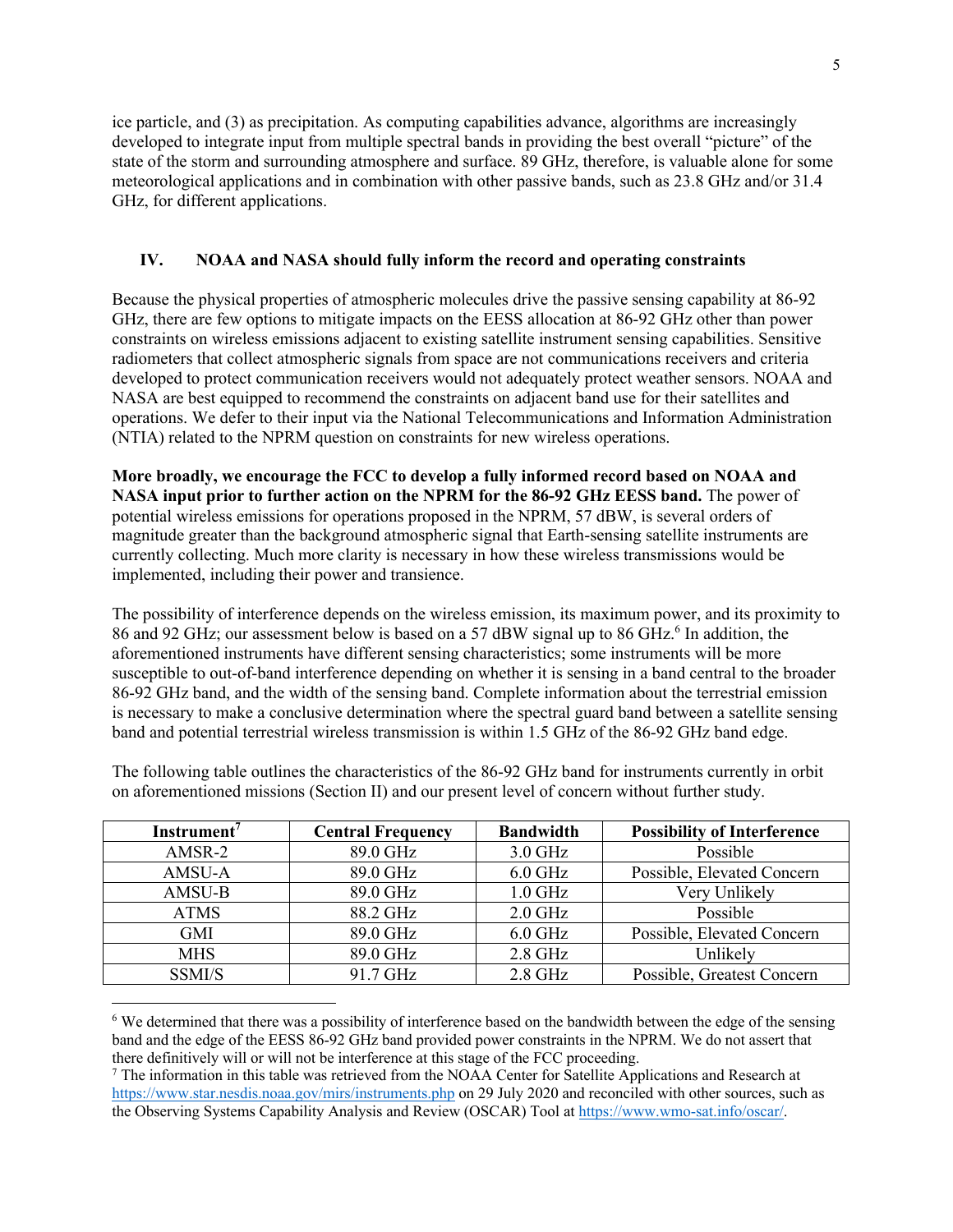Per Resolution 750 of the 2015 World Radiocommunication Conference (WRC-15), the recommended maximum level of unwanted emission power between 87 and 91 GHz is -55 dBW/100 MHz, and less than -41 dBW/100 MHz between 86 and 87 GHz and 91 and 92 GHz. With a sufficient guard band informed by a NOAA/NASA study, no current instruments may find contaminating signals. Even if so, 86-92 GHz power protections should remain not only for current instruments in orbit but also possible new instruments with sensing characteristics that are different.

#### **V. Potential strategies to mitigate interference are underdeveloped and special protections around storms may be necessary**

We also understand that it may be possible to reduce 5G power emissions based on the overhead passage of an Earth-sensing satellite. Such a reduction in emissions can be achieved by limiting the number of active 5G sessions, pausing sessions that do not require low latency, or by reducing session transmission power. Constraints on power emissions are necessary only during satellite sensing windows, which are relatively short (less than a few seconds per satellite passage) and predictable (though vary daily).

We caution, however, that this type of strategy has not been implemented under field conditions, and adopters of this approach should not expect the number of satellite passes will remain constant in the future. While the 86-92 GHz EESS band sensing capability is currently limited to instruments in the polar, or low-earth, orbit, there is a possibility of new passive microwave sensing from the geostationary orbit. If developed, passive microwave sensing would become more frequent and limit the desirability of a time-synchronized power-modification approach.

**The use of 86-92 GHz for weather forecasts is global, in part because weather is global, and an incomplete or misleading picture of weather systems would decrease forecast accuracy and preparation time ahead of major storms.** Given the particular importance of passive sensing to hurricane forecasting, we encourage the FCC to impose an operational limitation of 500 mi radius from transient storm centers, as NOAA so determines, to constrain out-of-band interference and provide enhanced protection within the U.S. for the 86-92 GHz EESS band.

### **VI. Summary**

As evidenced from the \$18.8-billion U.S. lifecycle investment in the four-satellite JPSS, passive microwave earth sensing is a critical element of weather prediction, especially for major storms, including hurricanes. The FCC should not adopt a rule that would allow new wireless broadband services to illuminate adjacent allocations for EESS between 86 and 92 GHz. Even a slightly detectable wireless signal intrusion into a weather imager observing in this band could imperil the longstanding and future benefits to weather predictability.